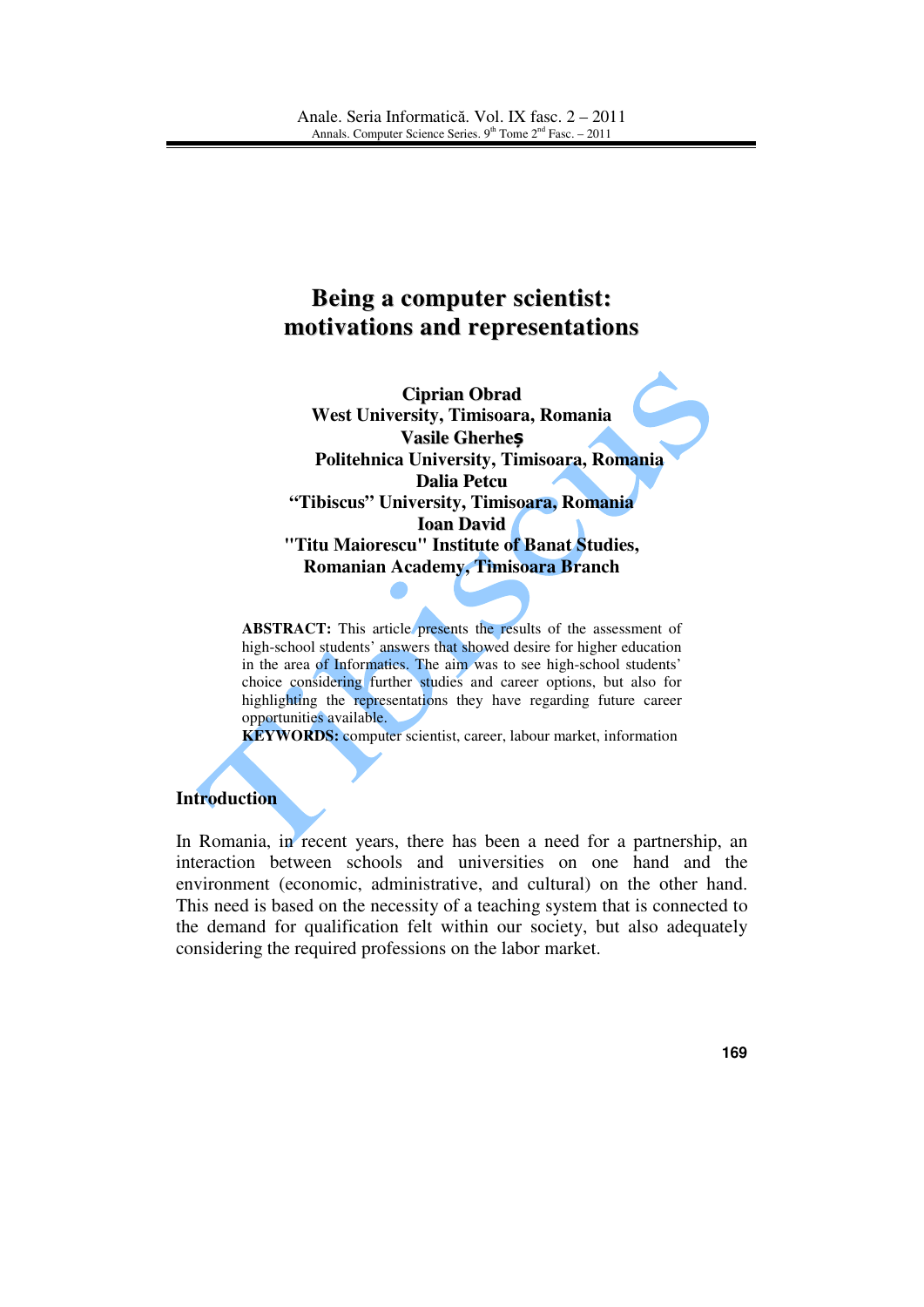## **1. Objectives of the diagnosis**

In order to study high-school students' options for further education or choosing a profession, and also for highlighting the representations they have regarding available opportunities for a future career, we made a sociological study in Timis county, in 25 high-schools, which were selected in order to ensure the the principle of representativeness of the selected group in relation to the characteristics of "the educational profile". The area of the investigation was the high-school population in Timis county. The studied group was compiled of 1,200 high-school students in  $12<sup>th</sup>$  grade, which is representative for the studied population, with a maximum error margin of  $\div$  3%, and with a trustworthiness threshold of 95%. This article presents the results of the analysis for a quota sample of the students who expressed their desire to pursue higher education in the area of Informatics.

 The study was designed to answer certain questions, which have also become the objectives of the diagnosis:

- *What are the informing means of students regarding their future careers and profession of choice?*
- *How spread is school orientation, but also the social and professional one in high-schools?*
- *What are students' representations regarding school orientation efficiency?*
- *Which are the criteria for assessing career success?*
- *What are the reasons why students desire to be computer scientists?*
- *What perspectives for the future are there, related to the labor market?*
- *What are the main characteristics of the ideal work place?*
- What is the perception regarding the criteria of employment in *graduates' mind?*

# **2. Results of the research**

Most of those who desire to specialize in the area of Informatics and attend a faculty focused on this profile consider themselves well informed regarding this particular profession/job (54.6%). Almost a third of the students involved in the study (34.3%) do not consider themselves neither informed nor uninformed in this area and those who believe themselves to be uninformed are only 2.4%.

The means of information that have been consulted regarding this particular career are mainly websites with job offers and requests (49%),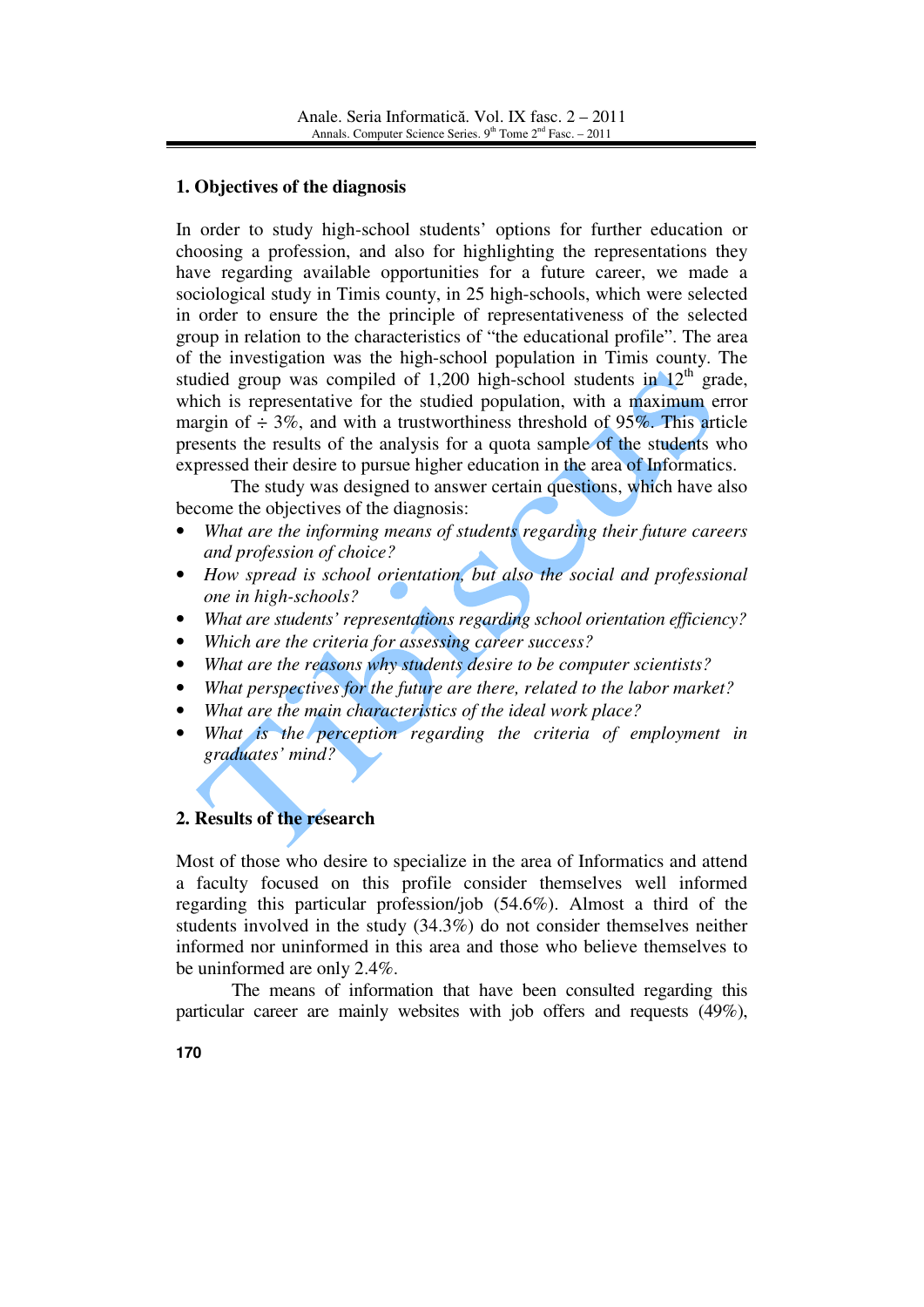followed by websites with information about careers (33.3%) and specialized newspapers / magazines (21.3%). Other sources are the following: company presentations at job fairs (19.9%), television (19.2%), blogs of different personalities in the field (15.3%), printed career guides (8%) and the radio (5.4%). In conclusion, we can say that the sources students use in order to acquire information regarding the profession of computer scientist are mainly the most modern ones (internet, blogs), whereas traditional methods are quite low on the suggested scale (printed career guides and the radio).

 Career consulting is mostly done before making an important decision (48.8%), monthly (27%), and daily (13%). Therefore, we can say that this informing is not constant or continuous for more than half of the respondents, but the others manifest a consistent desire for documentation.

It can be noticed that young people tend to highly value material satisfaction, as almost half of the respondents consider it as the main criteria in order to be able to claim a successful career  $(34.7\%$  - consider that your profession only needs to provide enough money for a quiet life and 15.3% believe you should get an excellent financial situation out of the profession). The financial criteria is followed by that of professional satisfaction, where 29.2% of the future computer scientists wish for a profession they will enjoy and will make everyday life pleasant and then, they also desire national / international recognition in this area of expertise (18.1%). (See Figure 1)



**Figure 1**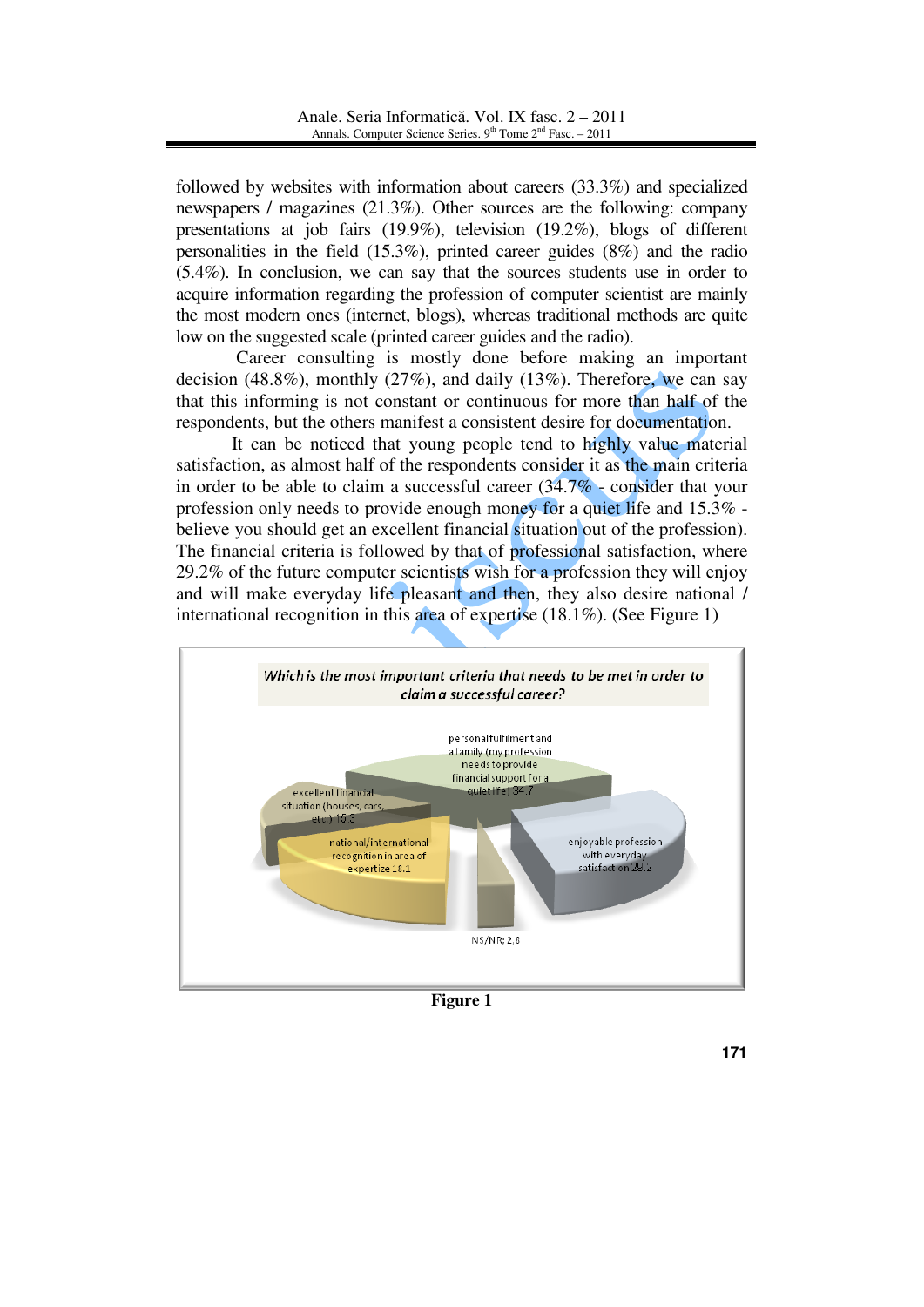Regarding the counseling high-school students received in choosing this profession, we can conclude, just as it was expected and considering the answers for one of the previous items, that it was minimal and considered unimportant. 44.4% made the choice on their own, and 43.1% consider they were helped by their families in choosing their future career. These are followed by those who talked to friends / school-mates (26.4%), whereas teachers were guides for only 18.1 % of high-school students. Those who are specialized in school orientation and profession guidance (offices, companies, those responsible in schools) are the last ones mentioned by students regarding the contribution they had in directing them towards a choice for a professional career.

Only 36.1% of high-school students in Timis county mentioned that in their schools they are provided with the service of counseling in choosing a profession, whereas 40.3% say there are no such functions in their schools. 25.6% of students do not know if there are professional orientation services provided in their schools. However, an important percentage of those who benefited from an operation like this in their schools  $-56.3\%$  – believe such a professional orientation service is quite useful for our education system. More than 70% of the students who study in schools that do not provide such a counseling function, also believe that it would be useful to have one.

The main reasons why graduate high-school students wish to profess in the Informatics area are represented by the skills they have in the particular field (55.6%) and the passion for the profession (52.8 %). (See Figure 2)

Another reason mentioned is that of material advantages involved in practicing this particular profession; it is well known that those who are able to get a job in the IT field have good wages. Almost a third of those who would like to work in this profession graduated from a high-school with a similar profile, so this compatibility is the reason for their orientation towards this field (31.9%). We can also notice a similar desire, for those who believe would have a chance of professing in this area after graduation (30.6%). Parents' encouragement, family tradition, the role-model of a friend – seem to be minor influencing factors in choosing a future career, particularly from the motivation perspective.

The future students of the Informatics profile are quite optimistic regarding their chances to profess in their own field of expertise after graduating University. The perception of the chance to find a job after finishing their studies is very good (86.1% consider they have high and very high chances to achieve this).

Related to a future job, there are a few necessary characteristics it should have. Thus, 27.5% of high-school students who showed interest in pursuing higher education in Informatics, believe that "*chances of promotion at the work place*" must be the most important benefit in the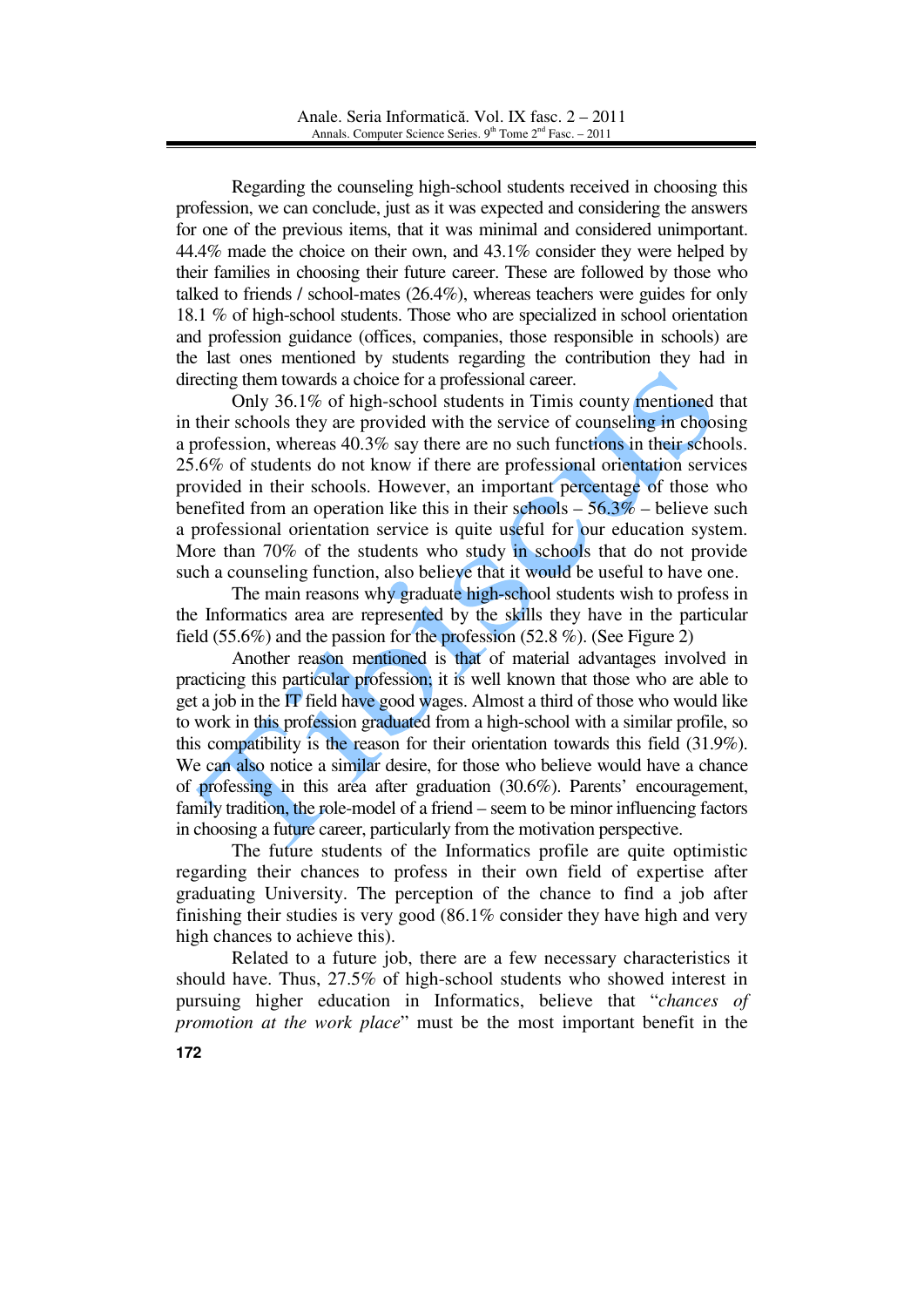future job. On the other hand, an important characteristic for 24.6% of them is *the opportunity of earning high wages*. Other features of the position they will eventually hold are: *interesting tasks* – for 15.9% of them, *safety / steadiness* – for 15.9%, *schedule flexibility* – for 11.6%, etc. (See Figure 3).



These future advantages of a future work place could be obtained, in the opinion of 48.6% of the respondents in a private company with foreign capital (or at least mixt capital), 20.8% think it could happen in a private company with Romanian capital, whereas only 15.3% of the future computer scientists think they could be satisfied in a governmental institution.

 However, more than two thirds of the student respondents (68.1%) who desire to study the area of Informatics, intend to find a position in this specialty while they are still at University, which reconfirms the favorable perception they have regarding their future job. 30.6% of the future Informatics college students are of a different opinion – they want to only concentrate on their studies, without having to work during college years.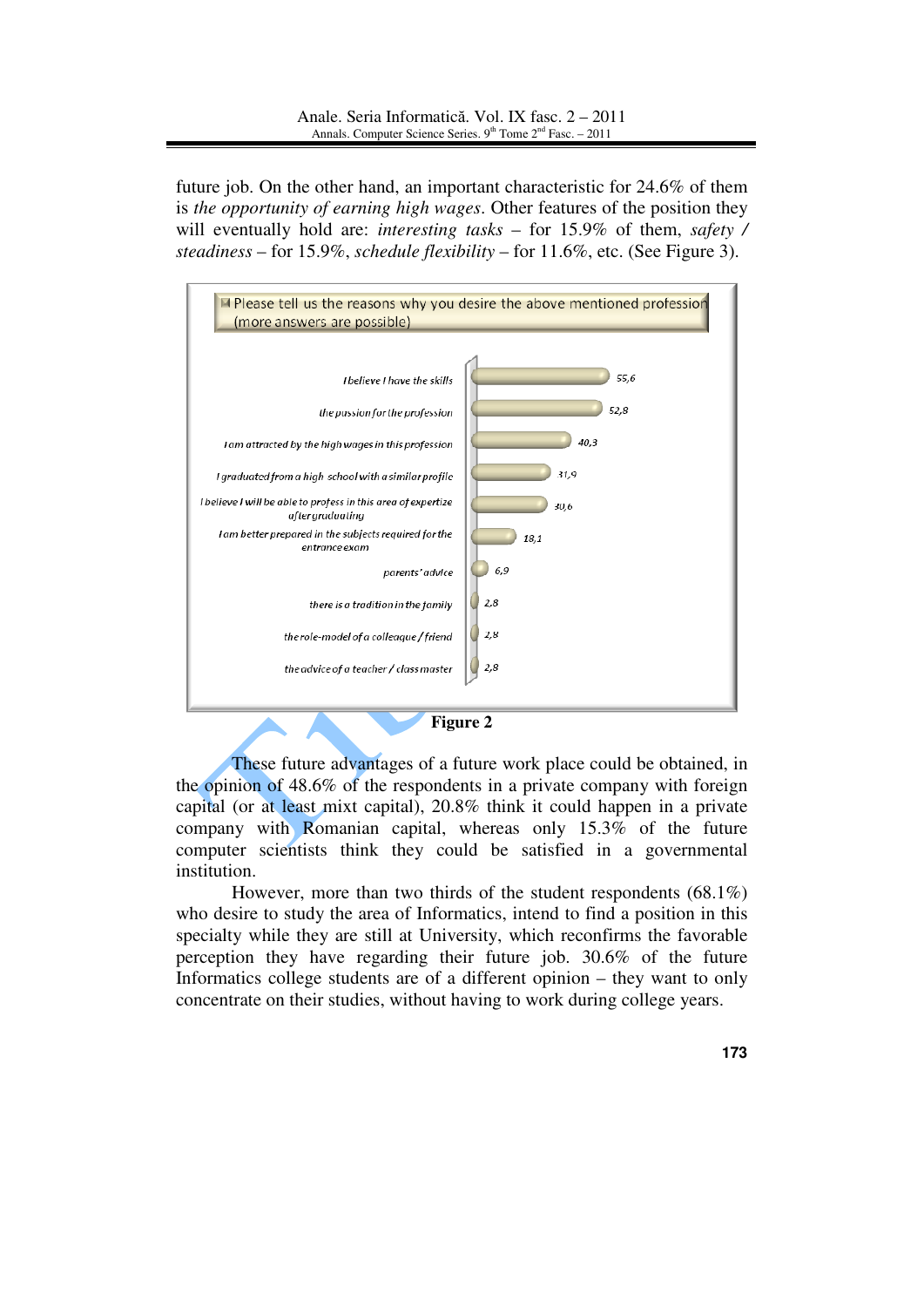

 Most of those questioned seem to agree that in order to get the desired job, there are a few important aspects: *previous experience in the area* (29.9%), *the results of the employment test / interview* (29.4%) and of a lesser importance are *the marks obtained in their studies* (16.8%). However, quite a high percentage of the interviewed high-school students (17.9%) still have the perception that *the relationships and acquaintances you have* continue to be an anchor that can help one's career.

 Another one of our objectives was represented by determining information sources regarding the types of studies high-school students would like to pursue. As we expected, as far as our population goes (those who wish to graduate in higher education Informatics) – about 70% of them say that the *Internet* is their main source of information (Figure 2). It is obvious that these high-school students can use a computer and this way of acquiring information is the most forthcoming for them. Therefore, information by this particular source is one of the main features of the generation – if we analyze this item at the level of all high-school students, from the perspective of the numerous options they have for higher education, not only for those who would like to study Informatics, this method represents the most available way to be informed, but it is so, also, for most of the others (within the studied group there are 62% of highschool students for whom the main source of information regarding their future profession of choice is by *surfing the Internet*).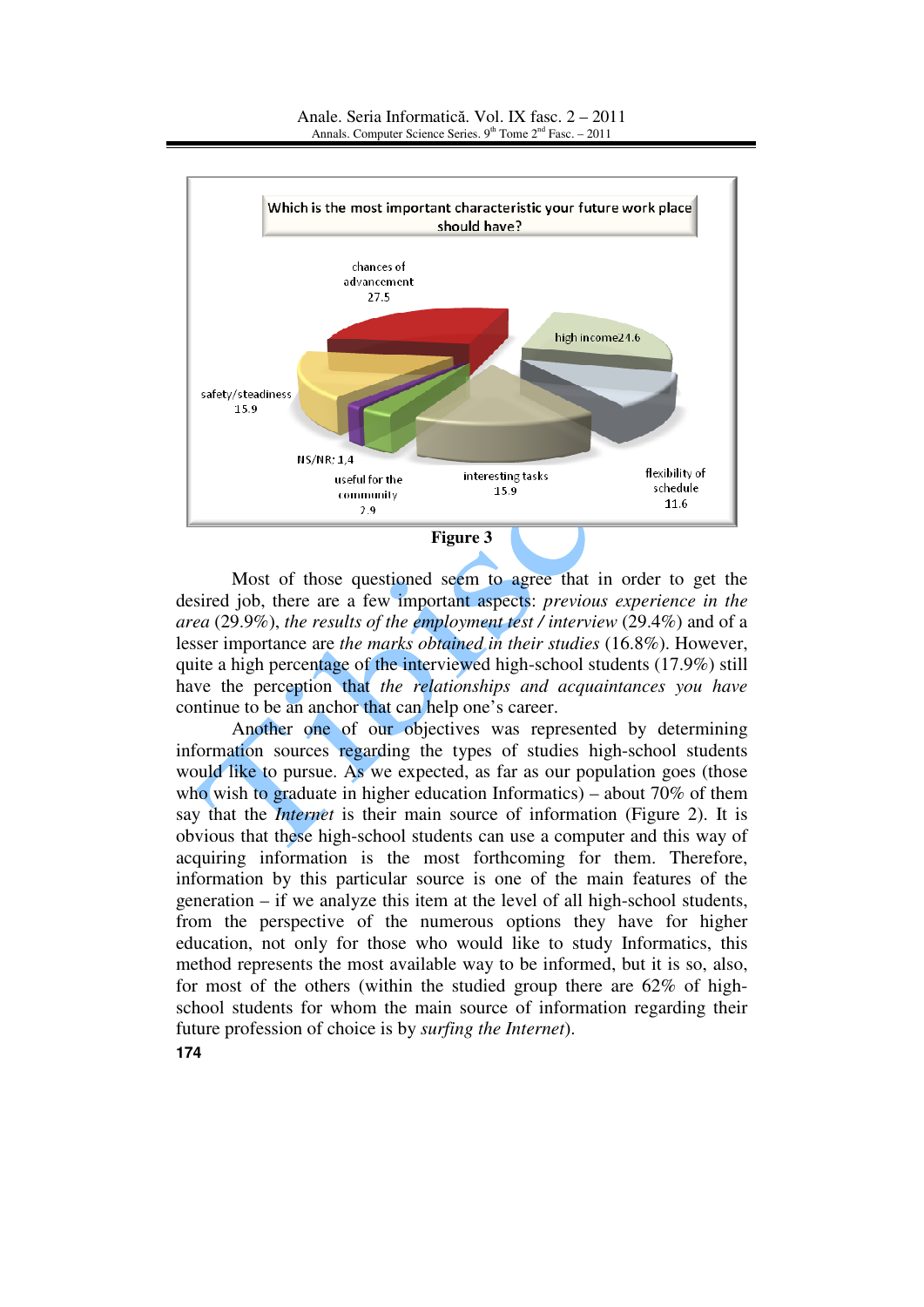

High-school students who manifest their intention in going to University and studying Informatics have the following advantages: *they know an internationally used foreign language* (91.1% claim they know well and very well a foreign language) and of course, the most obvious of advantages – *skills in using a computer* – 97.1% of those questioned claim they possess these. The fact is that the computer and Internet surfing represent for these students ordinary attributes (for the question: "How often have you used the Internet lately?" – the answer of 80.9% of the respondents was *daily,* 10.3% answered *almost daily*, and the rest said *a few times a week*). (Figure 4).

#### **Conclusions**

Being a computer scientist is quite an attractive job for high-school students, both professionally and also for the wages it brings. Therefore, there are complex motivations for those who want to pursue higher education in Informatics, both inherent reasons that are related to the passion for the profession, but also extrinsic ones, related to earnings' satisfaction. On the other hand, the last few years demonstrated a constant demand for such specialists on the labor market. Most of those who wish to specialize in the